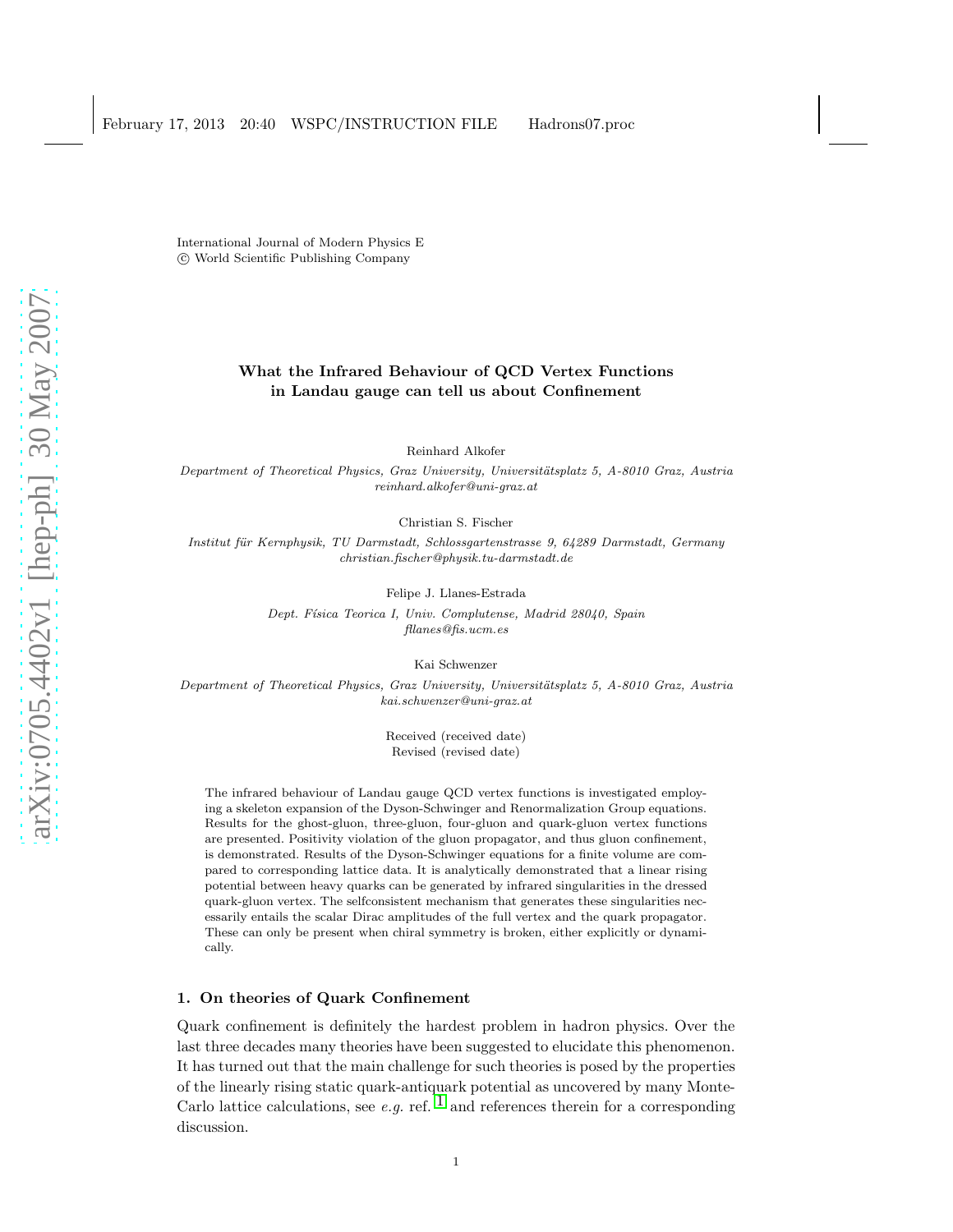Theories of confinement which are currently debated include ones based on

- (i) the condensation of chromomagnetic monopoles  $2,3$  $2,3$ ,
- (ii) the percolation of center vortices  $\frac{4}{3}$ ,
- (iii) the Gribov-Zwanziger scenario in Coulomb gauge  $5.6$  $5.6$  $5.6$
- $(iv)$  the infrared behaviour of Landau gauge Greens functions  $7,8,9$  $7,8,9$  $7,8,9$  $7,8,9$ , and
- (v) the AdS<sub>5</sub> / QCD correspondence <sup>10</sup>.

Although at first sight these explanations for confinement are seemingly different there are surprising relations between them which are not yet understood. With the present level of understanding one has to note that these theories are definitely not mutually exclusive but simply reveal only different aspects of the confinement phenomenon.

In this talk I will focus on what one can learn from the infrared behaviour of L[a](#page-1-0)ndau gauge Greens functions about confinement.<sup>a</sup>

# 2. Infrared Structure of Landau gauge Yang-Mills theory

The starting point for our considerations is the Dyson-Schwinger equation for the ghost-gluon vertex function as depicted in fig. [1.](#page-1-1) In the Landau gauge the gluon propagator is transverse, and thus one has the relation

$$
l_{\mu}D_{\mu\nu}(l-q) = q_{\mu}D_{\mu\nu}(l-q), \qquad (1)
$$



<span id="page-1-1"></span>Fig. 1. The Dyson-Schwinger equation for the ghost-gluon vertex.

which immediately allows one to conclude that the ghost-gluon vertex stays finite when the outgoing ghost momentum vanishes, *i.e.* when  $q_{\mu} \rightarrow 0$  <sup>12</sup>. This argument is valid to all orders in perturbation theory, a truely non-perturbative justification of the related infrared finiteness has been given in refs. [13](#page-11-11),[14](#page-12-0),[15.](#page-12-1)

<span id="page-1-0"></span>This property of the ghost-gluon vertex makes the Dyson-Schwinger equation for the ghost propagator, see fig. [2,](#page-2-0) tractable. The only unknowns in the deep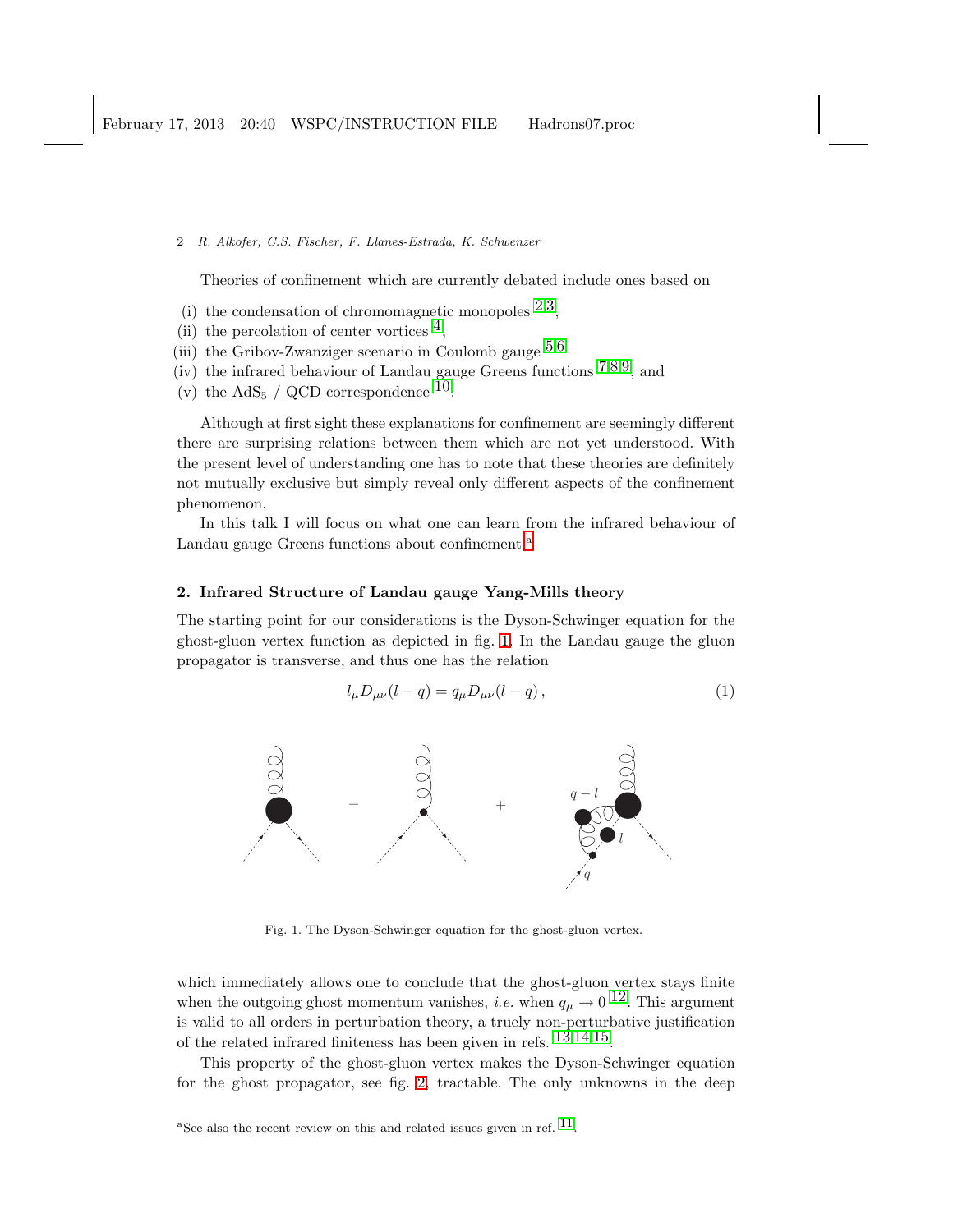

<span id="page-2-0"></span>Fig. 2. The Dyson-Schwinger equation for the ghost propagator.

infrared are the gluon and the ghost propagators. In Landau gauge these propagators are parametrized by two invariant functions, denoted here  $Z(k^2)$  and  $G(k^2)$ , respectively. In Euclidean momentum space one has

$$
D_{\mu\nu}(k) = \frac{Z(k^2)}{k^2} \left( \delta_{\mu\nu} - \frac{k_{\mu}k_{\nu}}{k^2} \right) , \quad D_G(k) = -\frac{G(k^2)}{k^2} .
$$
 (2)

After renormalization the functions  $Z(k^2)$  and  $G(k^2)$  depend also on the renormalization scale  $\mu$ . Furthermore, assuming that the QCD Green functions can be expanded in asymptotic series, the integral in the ghost Dyson–Schwinger equation can be split up in three pieces, an infrared integral, an ultraviolet integral, and an expression for the ghost wave function renormalization. As a matter of fact, it is the resulting equation for the latter quantity which allows one to extract definite information [16](#page-12-2) without using any truncation or ansatz.

It turns out that the infrared behaviour of the gluon and ghost propagators is given by power laws, and that the exponents are uniquely related such that the gluon exponent is  $-2$  times the ghost exponent  $17$ . As we will see later on this implies an infrared fixed point for the corresponding running coupling. The signs of the exponents are such that the gluon propagator is infrared suppressed as compared to the one for a free particle, the ghost propagator is infrared enhanced.



<span id="page-2-1"></span>Fig. 3. The Dyson-Schwinger equation for the 3-gluon vertex.

The fact that the Yang-Mills propagators obey infrared power laws can be employed to study the infrared behaviour of higher n-point functions. To this end the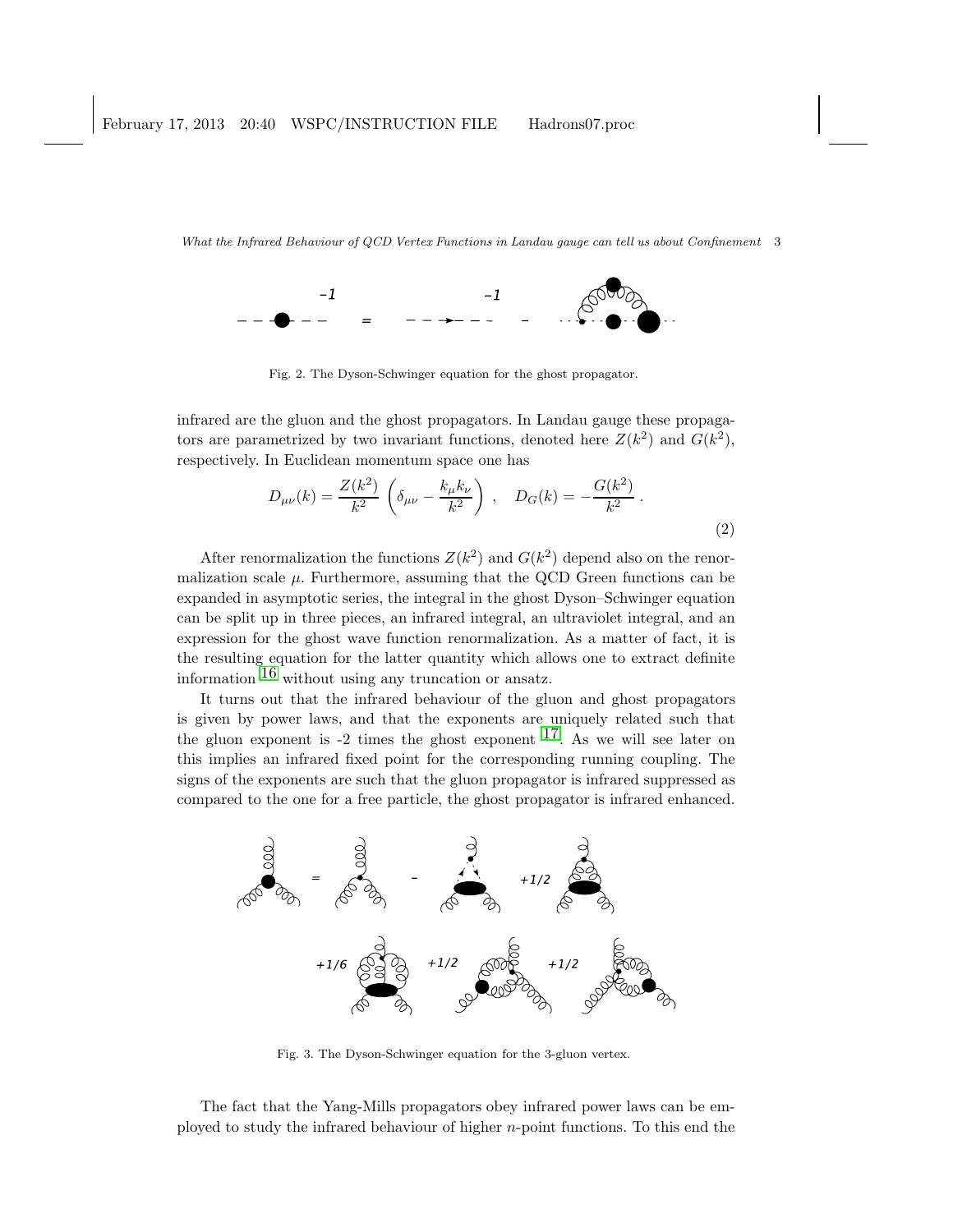corresponding n-point Dyson-Schwinger equations have been studied in a skeleton expansion, i.e. a loop expansion using dressed propagators and vertices. Furthermore, an asymptotic expansion has been applied to all primitively divergent Green functions [18.](#page-12-4) As an example consider the Dyson-Schwinger equation for the 3-gluon vertex which is diagrammatically represented in fig. [3.](#page-2-1) Its skeleton expansion, see fig. [4,](#page-3-0) can be constructed via the insertions given in fig. [5.](#page-3-1) These insertions have



<span id="page-3-0"></span>Fig. 4. An example for the skeleton expansion of the 3-gluon vertex.



<span id="page-3-1"></span>Fig. 5. Insertions to reconstruct higher orders in the skeleton expansion.

vanishing infrared anomalous dimensions which implies that the resulting higher order terms feature the same infrared scaling. Based on this the following general infrared behaviour for one-particle irreducible Green functions with  $2n$  external ghost legs and m external gluon legs can be derived  $18,19$ :

<span id="page-3-2"></span>
$$
\Gamma^{n,m}(p^2) \sim (p^2)^{(n-m)\kappa + (1-n)(d/2-2)}\tag{3}
$$

where  $\kappa$  is one yet undetermined parameter, and  $d$  is the space-time dimension.

Very recently it has been shown<sup>20</sup> by exploiting Dyson-Schwinger equations and Exact Renormalization Group Equations (cf. figs. [2](#page-2-0) and [6](#page-4-0) for the differences in these equations for the ghost propagator) that this infrared (IR) solution is unique. It especially includes that

- (i) the ghost propagator is IR divergent,
- (ii) the gluon propagator is IR suppressed,
- (iii) the ghost-gluon vertex is IR finite,
- (iv) the 3- and 4-gluon vertex are IR divergent,
- (v) the ghost sector dominates the IR, and
- (vi) every coupling from an Yang-Mills vertex possesses an IR fixed point, i.e. Infrared Yang-Mills theory is conformal.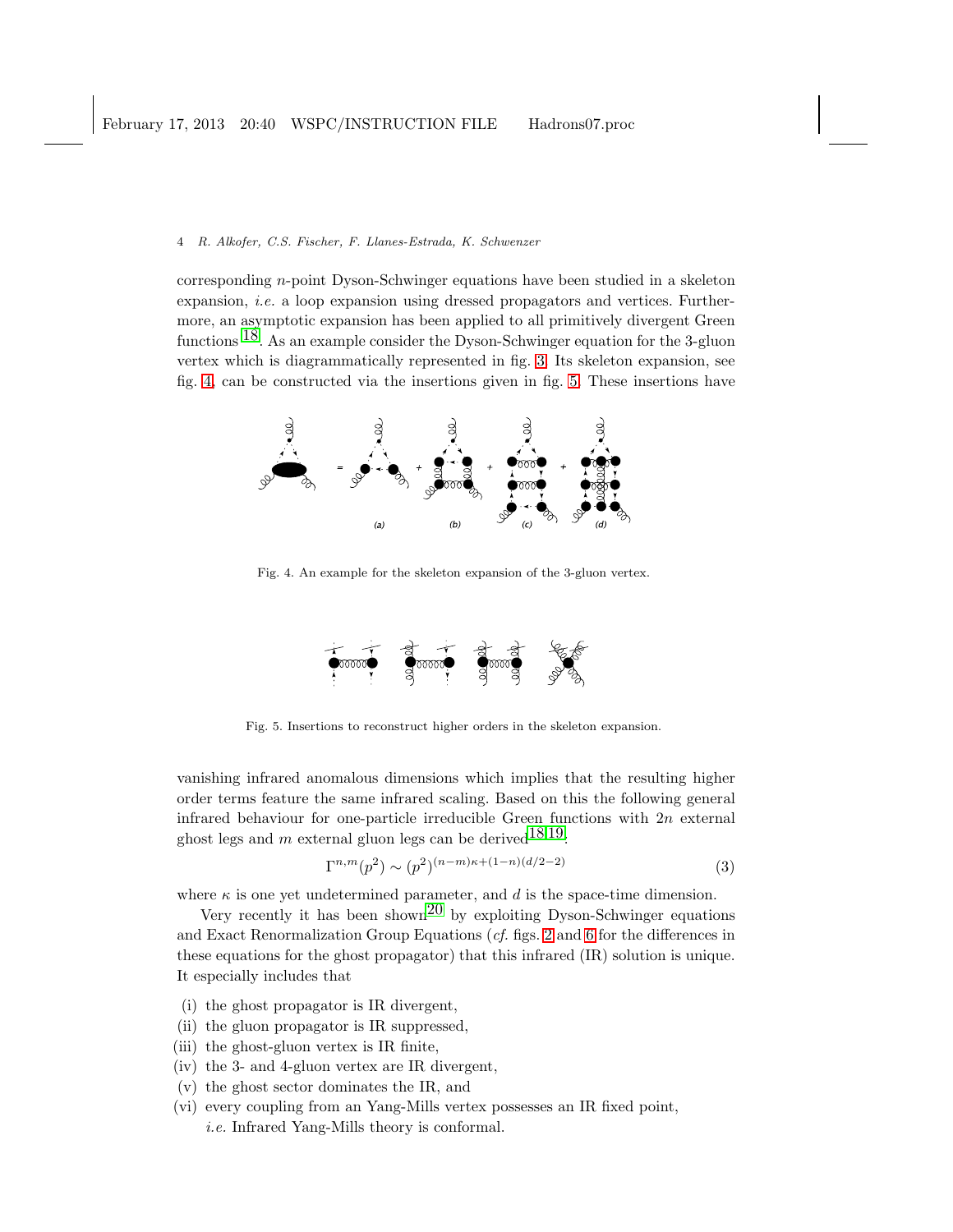

<span id="page-4-0"></span>Fig. 6. The Exact Renormalization Group Equation for the ghost propagator.

# 3. Yang-Mills running coupling: Infrared fixed point

The infrared behaviour [\(3\)](#page-3-2) especially includes

$$
G(p^2) \sim (p^2)^{-\kappa}, \quad Z(p^2) \sim (p^2)^{2\kappa}
$$
  

$$
\Gamma^{3g}(p^2) \sim (p^2)^{-3\kappa}, \quad \Gamma^{4g}(p^2) \sim (p^2)^{-4\kappa}
$$
 (4)

which allows to conclude that the running couplings as infered from these verex functions possess an infrared fixed point:

$$
\alpha^{gh-gl}(p^2) = \alpha_\mu G^2(p^2) Z(p^2) \sim \frac{const_{gh-gl}}{N_c},\tag{5}
$$

$$
\alpha^{3g}(p^2) = \alpha_{\mu} \left[\Gamma^{3g}(p^2)\right]^2 Z^3(p^2) \sim \frac{\text{const}_{3g}}{N_c},\tag{6}
$$

$$
\alpha^{4g}(p^2) = \alpha_{\mu} \Gamma^{4g}(p^2) Z^2(p^2) \sim \frac{const_{4g}}{N_c}.
$$
 (7)

In particular, the infrared value of the coupling related to the ghost-gluon vertex can be calculated  $13,21$ :

$$
\alpha^{gh-gl}(0) = \frac{4\pi}{6N_c} \frac{\Gamma(3-2\kappa)\Gamma(3+\kappa)\Gamma(1+\kappa)}{\Gamma^2(2-\kappa)\Gamma(2\kappa)}\tag{8}
$$

which yields  $\alpha^{gh-gl}(0) = 2.972$  for  $N_c = 3$  and  $\kappa = (93 - \sqrt{1201})/98 \simeq 0.595353$ , which is the value obtained with a bare ghost-gluon vertex.

# 4. Positivity violation for the gluon propagator

Positivity violation of the (space-time) propagator of transverse gluons has been a long-standing conjecture for which there is now compelling evidence, see e.g. refs.  $22.23$  $22.23$  $22.23$  and references therein. The basic feature is the infrared suppression of transverse gluons caused by the infrared enhancement of ghost correlations. A simple argument given by Zwanziger makes this obvious: An infrared vanishing gluon propagator leads to a vanishing integral over the space-time gluon propagator,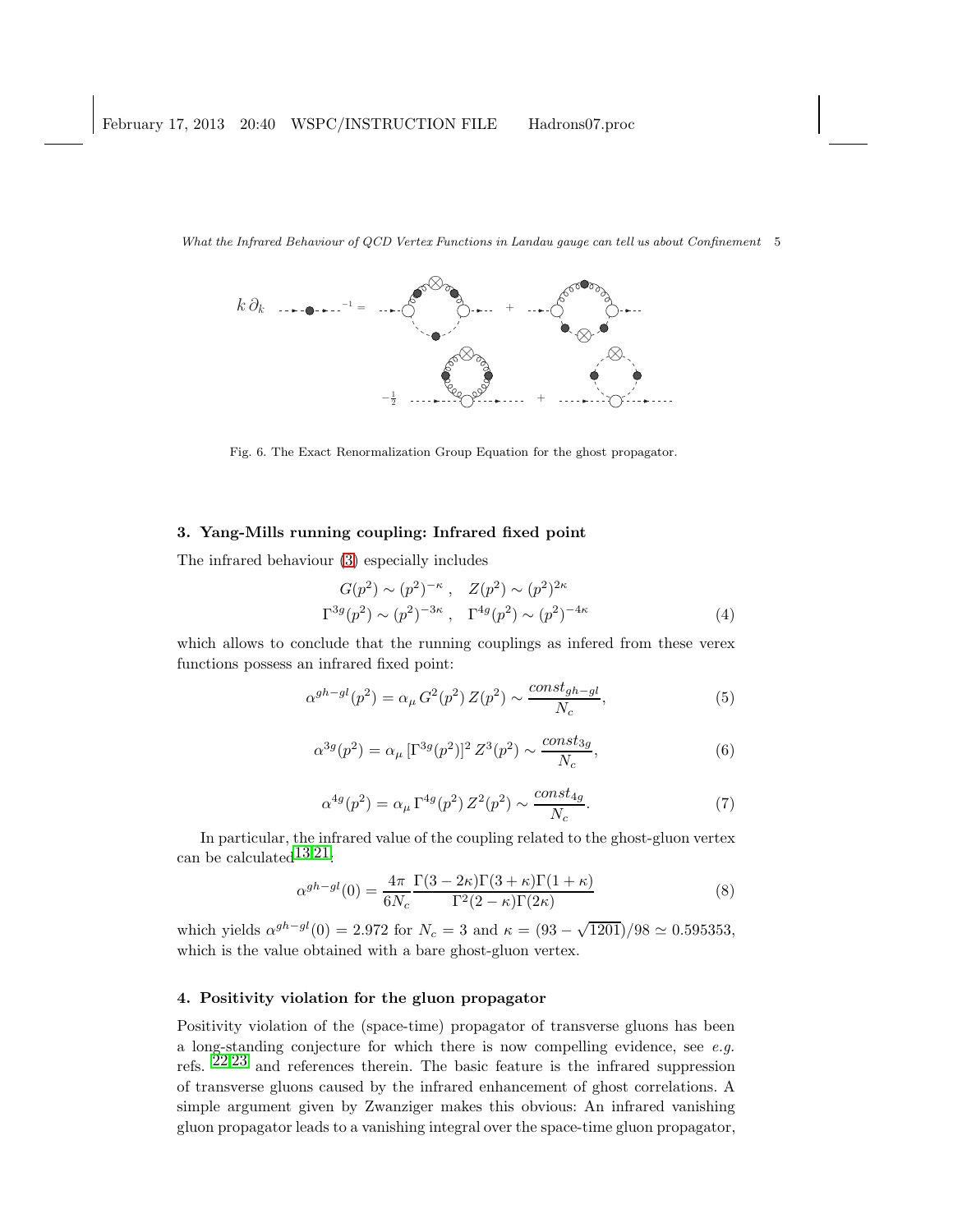

<span id="page-5-0"></span>Fig. 7. The Fourier transform of the solution of the Dyson-Schwinger equation for the gluon propagator, cf. ref. [22.](#page-12-8)

the latter being the Fourier transform of the momentum space gluon propagator. Therefore one has

$$
0 = D_{gluon}(k^2 = 0) = \int d^4x \quad D_{gluon}(x) \tag{9}
$$

This implies that  $D_{gluon}(x)$  has to be negative for some values of x. And, as a matter of fact this behaviour is seen from fig. [7](#page-5-0) in which the Fourier transform of the result for the gluon propagator is displayed. As this behaviour clearly signals the confinement of tranverse gluons  $^{24}$  $^{24}$  $^{24}$  it is certainly worth to have a closer look at the underlying analytic structure of the gluon propagator.

To investigate the analytic structure of the gluon propagator we parameterize the running coupling such that the numerical results for Euclidean scales are quite accurately reproduced  $25$ :

$$
\alpha_{\rm fit}(p^2) = \frac{\alpha_S(0)}{1 + p^2/\Lambda_{\rm QCD}^2} + \frac{4\pi}{\beta_0} \frac{p^2}{\Lambda_{\rm QCD}^2 + p^2} \left( \frac{1}{\ln(p^2/\Lambda_{\rm QCD}^2)} - \frac{1}{p^2/\Lambda_{\rm QCD}^2 - 1} \right)
$$
(10)

with  $\beta_0 = (11N_c - 2N_f)/3$ . In this expression the Landau pole has been subtracted, it is analytic in the complex  $p^2$  plane except the real timelike axis where the logarithm produces a cut for real  $p^2 < 0$ , and it obeys Cutkosky's rule.

The infrared exponent  $\kappa$  is an irrational number, and thus the gluon propagator possesses a cut on the negative real  $p^2$  axis. It is possible to fit the solution for the gluon propagator quite accurately without introducing further singularities in the complex  $p^2$  plane<sup>22</sup>:

<span id="page-5-1"></span>
$$
Z_{\text{fit}}(p^2) = w \left(\frac{p^2}{\Lambda_{\text{QCD}}^2 + p^2}\right)^{2\kappa} \left(\alpha_{\text{fit}}(p^2)\right)^{-\gamma}.
$$
 (11)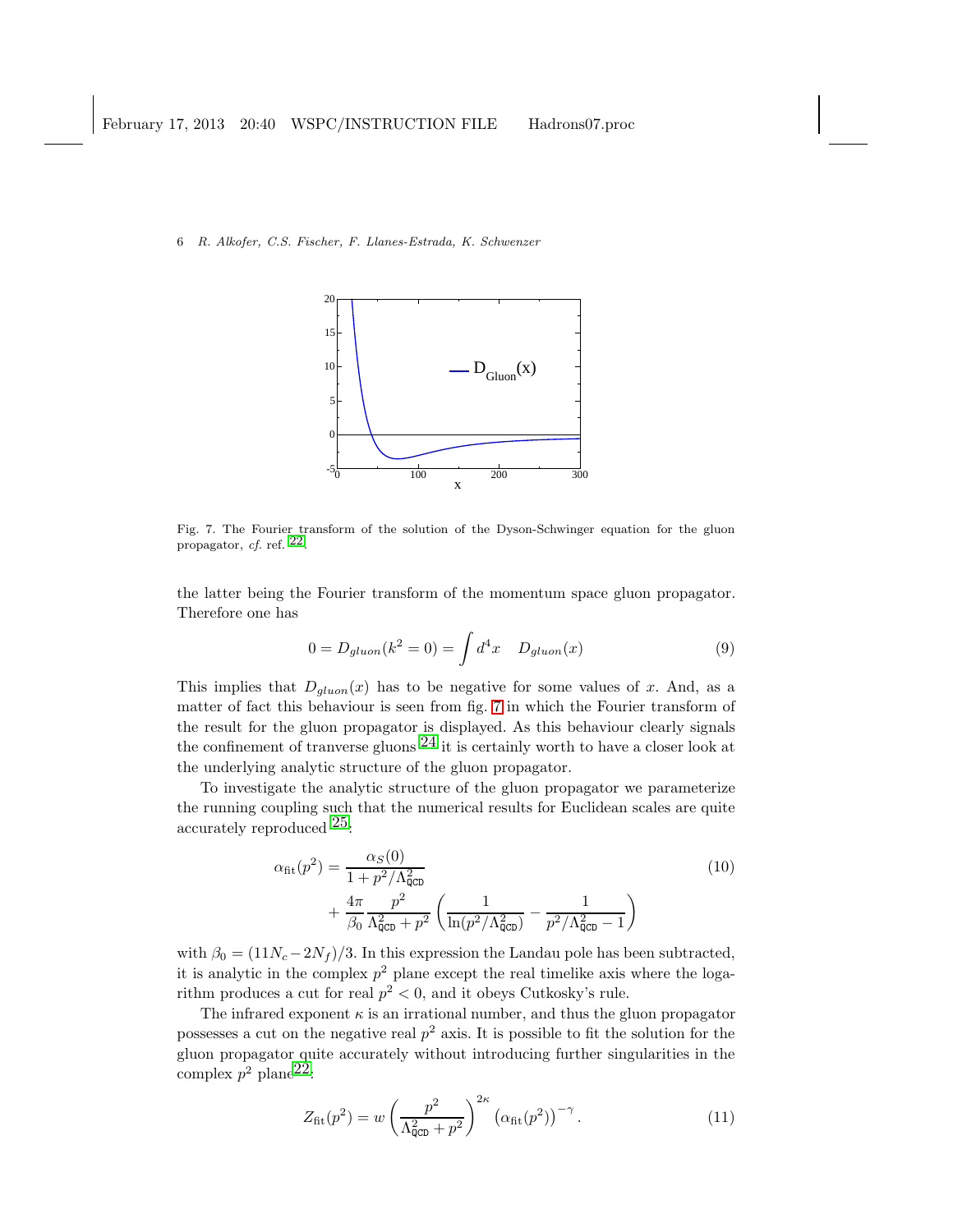Hereby w is a normalization parameter, and  $\gamma = (-13N_c + 4N_f)/(22N_c - 4N_f)$ is the one-loop value for the anomalous dimension of the gluon propagator. The discontinuity of [\(11\)](#page-5-1) along the cut vanishes for  $p^2 \to 0^-$ , diverges to  $+\infty$  at  $p^2 =$  $-\Lambda_{\text{QCD}}^2$  and goes to zero for  $p^2 \to \infty$ .

The function [\(11\)](#page-5-1) contains only four parameters: the overall magnitude which due to renormalization properties is arbitrary (it is determined via the choice of the renormalization scale), the scale  $\Lambda_{\text{QCD}}$ , the infrared exponent  $\kappa$  and the anomalous dimension of the gluon  $\gamma$ . The latter two are not free parameters:  $\kappa$  is determined from the infrared properties, and for  $\gamma$  the one-loop value is used. Thus one has found a parameterization of the gluon propagator which has effectively only one parameter, the scale  $\Lambda_{\text{QCD}}$ . It is important to note that the gluon propagator possesses a form such that Wick rotation is possible!

Note that positivity violation for gluons is also found at very high temperatures, even in the infinite temperature limit  $26,27,28$  $26,27,28$  $26,27,28$  $26,27,28$ . For the gluons being transverse to the medium it applies in both phases. This does not come as a surprise: The infinite temperature limit corresponds to three-dimensional Yang-Mills theory plus an additional Higgs-type field inherited from the  $A_4$  field. The latter decouples in the infrared, the three-dimensional Yang-Mills theory is as expected to be confining and thus the corresponding gluon modes are positivity violating. This especially entails a solution of the Linde problem  $^{29}$ , see e.g. ref. [30](#page-12-16) and references therein. Based on this scheme it is safe to conclude that the static chromomagnetic sector is never deconfined, cf. ref.  $31$ .

## 5. Ghost and Glue in a box



<span id="page-6-0"></span>Fig. 8. The solution of the Dyson-Schwinger equation for the gluon and the ghost propagators at finite volumes (adapted from ref.  $35$ ).

As can be noted from refs.  $21.25$  $21.25$  $21.25$  the numerical results for the ghost and gluon propagators compare very well to corresponding recent lattice data. However, the values of the infrared exponents extracted from lattice calculations do neither agree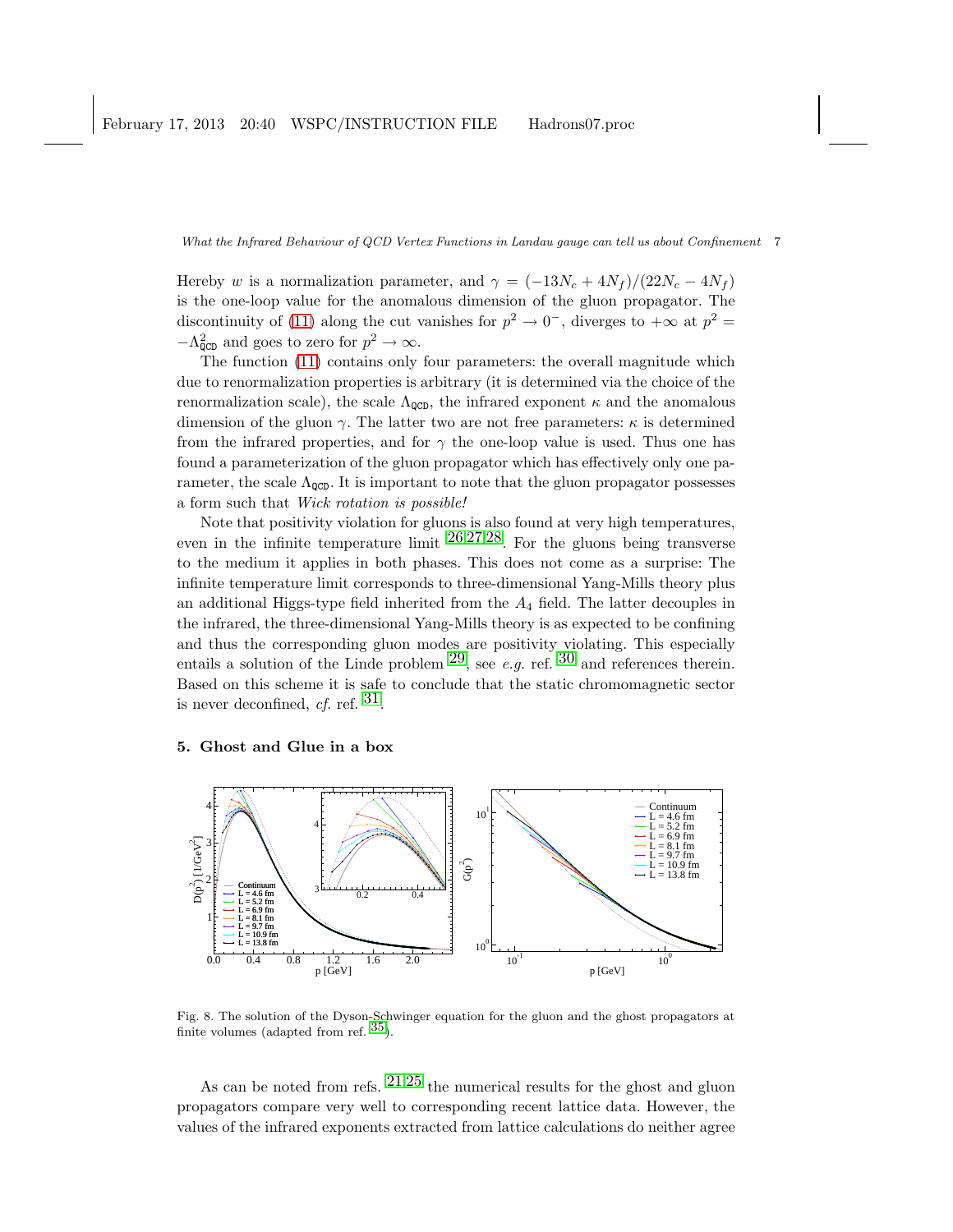with the analytical obtained continuum results nor do they agree when compared against each other. A comparison to lattice calculations in three and two spacetime dimensions suggest that current lattice volumes are much too small for reliable extraction of infrared exponents  $32,33$  $32,33$ .

At this point it is interesting to note that the Dyson-Schwinger equations can be solved on a compact manifold with finite volume  $34,35$  $34,35$ . As can be seen from figs. [8](#page-6-0) and [9](#page-7-0) the approach to the continuum limit is quite slow.



Fig. 9. The resulting running coupling at finite volumes (adapted from ref. [35\)](#page-12-18).

<span id="page-7-0"></span>

<span id="page-7-1"></span>Fig. 10. The extracted value of the infrared exponent  $\kappa$  as function of the inverse of the torus length (adapted from ref. [35\)](#page-12-18).

This slow approach can be understood from fig. [10.](#page-7-1) The triangles represent the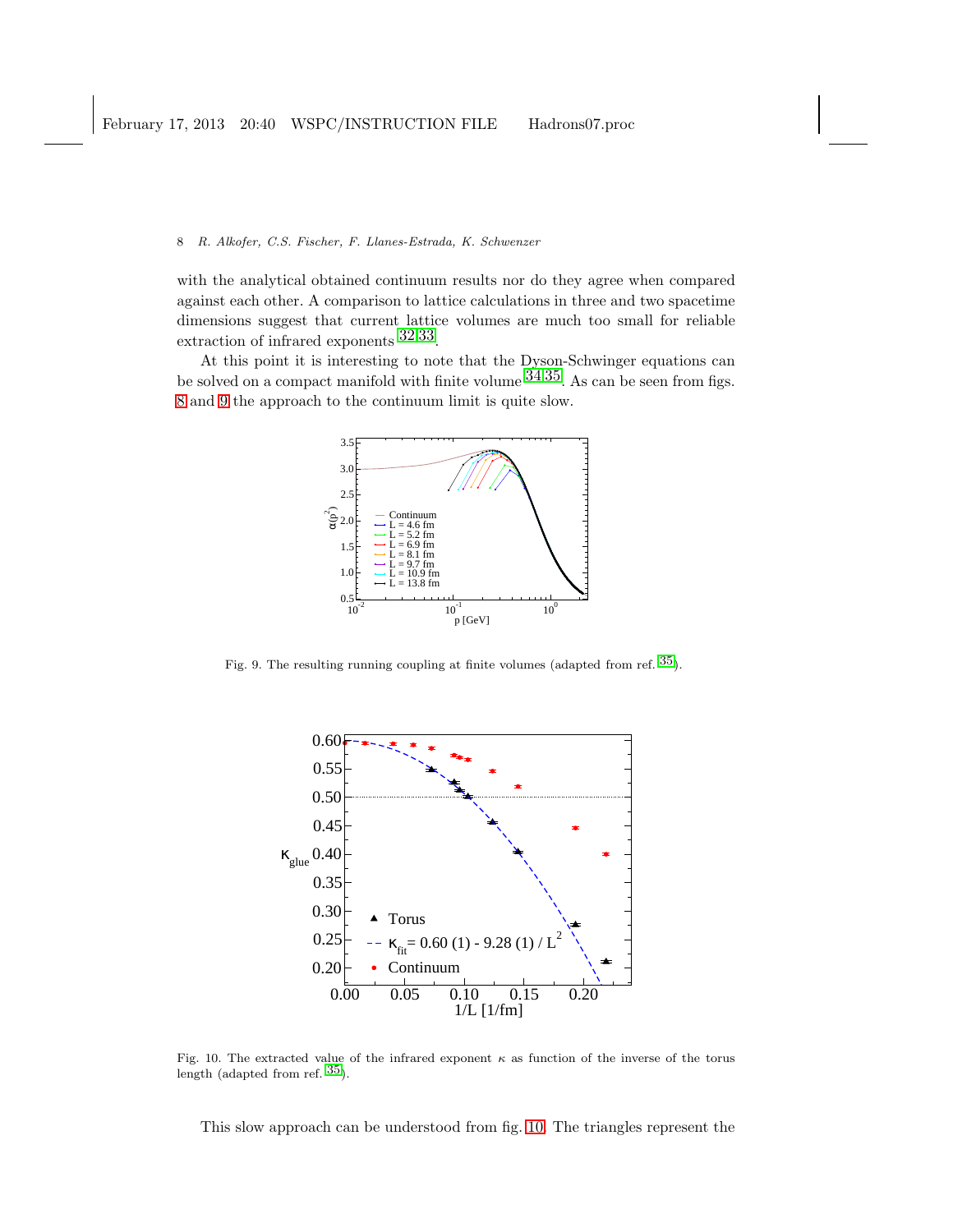torus results, the circles are the values of the infrared exponent  $\kappa$  as extracted from the continuum result when restricted to momenta  $p \leq 2\pi/L$ . This makes plain that for a precise extraction of the infrared exponent a large separation of scales is needed. This, and not the existence of a very small momentum scale inherent to the problem, is the reason why large volumes are needed for a precise determination of the infrared exponent.

In fig. [11](#page-8-0) the results of the Dyson-Schwinger equations for the propagators are compared to recent lattice data<sup>[36](#page-12-22)</sup> using very similar volumes. The agreement is, at least, satisfactory.



<span id="page-8-0"></span>Fig. 11. The solution of the Dyson-Schwinger equations for the gluon and ghost propagators at finite volumes compared to lattice data (adapted from ref.  $35$ ).

# 6. Dynamically induced scalar quark confinement

From the presentation above it is quite obvious how gluon confinement works in a covariant gauge. However, given the infrared suppression of the gluon propagator quark confinement is even seemingly more mysterious than ever. To proceed in the same spirit as above one studies the Dyson-Schwinger equation for the quark propagator. It turns out that the precise structure of the quark propagator depends crucially on the quark-gluon vertex  $37,7,8,25$  $37,7,8,25$  $37,7,8,25$  $37,7,8,25$  $37,7,8,25$ . Therefore a detailed study of this three-point function, and especially its infrared behaviour, is mandatory. Its Dyson-Schwinger equation is diagrammatically depicted in fig. [12,](#page-9-0) its skeleton expansion in fig. [13.](#page-9-1)

At this point one has to notice a drastic difference of the quarks as compared to Yang-Mills fields: They possess a current, *i.e.* a tree-level, mass.<sup>[b](#page-8-1)</sup> To extend the infrared analysis of Yang-Mills theory described above to full QCD  $^{38}$  $^{38}$  $^{38}$  we thus want

<span id="page-8-1"></span><sup>b</sup>Even if this were not the case one expects dynamical chiral symmetry breaking and thus dynamical mass generation to occur.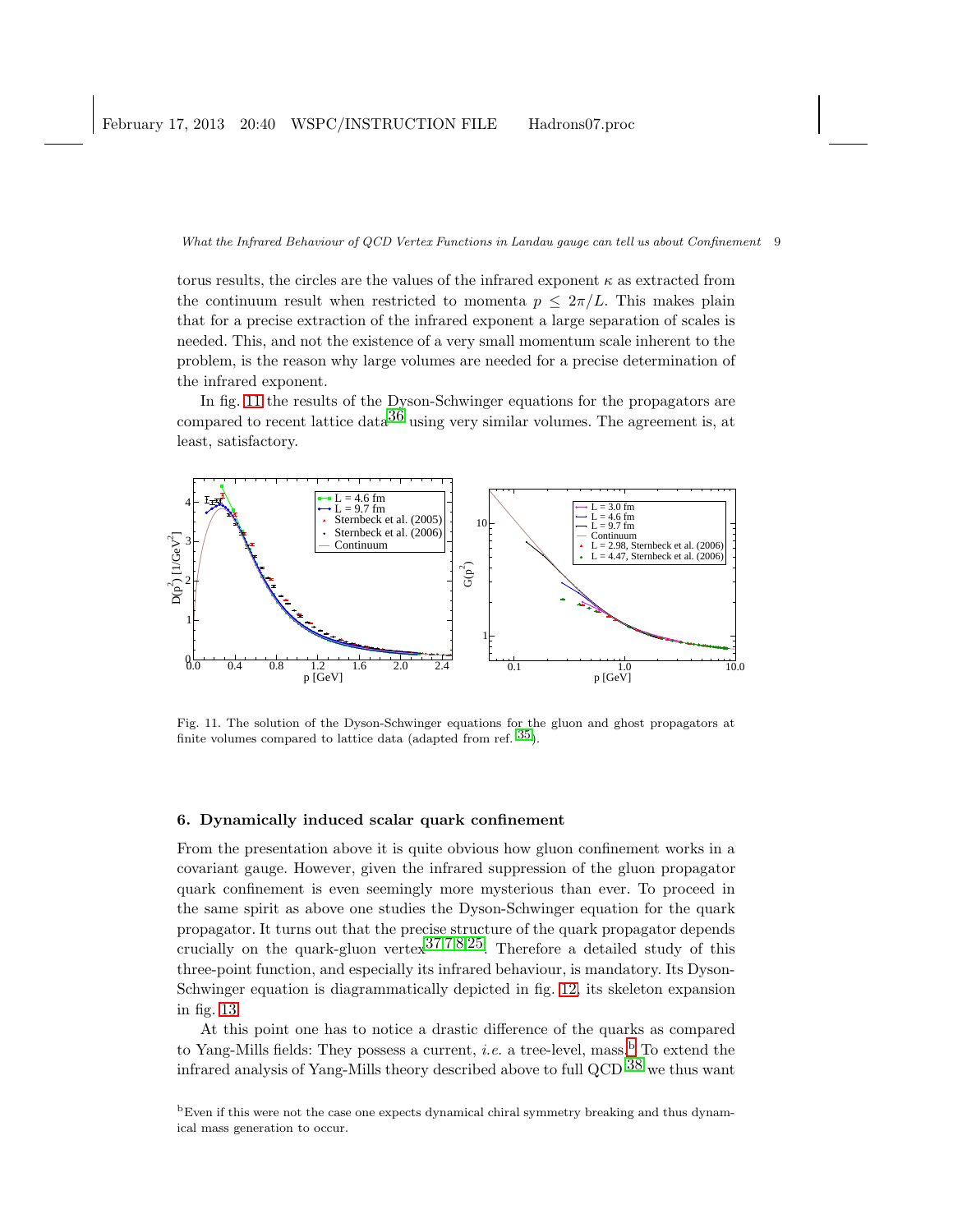

<span id="page-9-0"></span>Fig. 12. The Dyson-Schwinger equation for the quark-gluon vertex.



<span id="page-9-1"></span>Fig. 13. The skeleton expansion for the quark-gluon vertex.

to concentrate first on the quark sector of quenched QCD and choose the masses of the valence quarks to be large, *i.e.*  $m > \Lambda_{\text{QCD}}$ . The remaining scales below  $\Lambda_{\text{QCD}}$ are those of the external momenta of the propagators and vertex functions. The relevant infrared limit is the one where all these external momenta approch zero. Then the Dyson-Schwinger equations can be used to determine the selfconsistent solutions in terms of powers of the small external momentum scale  $p^2 \ll \Lambda_{\text{QCD}}$ . The equations which have to be considered in addition to the ones of Yang-Mills theory are the one for the quark propagator and the quark-gluon vertex.

The dressed quark-gluon vertex  $\Gamma_{\mu}$  consists in general of twelve linearly independent Dirac tensors. Some of those would be forbidden if chiral symmetry would be realized in the Wigner-Weyl mode. On the other hand, these tensor structures can be non-vanishing either if chiral symmetry is explicitely broken by current masses and/or chiral symmetry is realized in Nambu-Goldstone mode (*i.e.* spontaneously broken). From a solution of the Dyson-Schwinger equations we infer that these "Dirac-scalar" structures are, in the chiral limit, generated non-perturbatively together with the dynamical quark mass function in a self-consistent fashion: Dynamical chiral symmetry breaking reflects itself not only in the propagator but also in the quark-gluon vertex function.

An infrared analysis of the full set of Dyson-Schwinger equations reveals an infrared divergent solution for the quark-gluon vertex. Hereby, Dirac vector and "scalar" components of this vertex are infrared divergent with exponent  $-\kappa - \frac{1}{2}$  [38.](#page-12-24) A numerical solution of a truncated set of Dyson-Schwinger equations confirms this infrared behavior. Again, the diagrams containing ghost loops dominate. Thus all infrared effects from the Yang-Mills sector are generated by the infrared asymptotic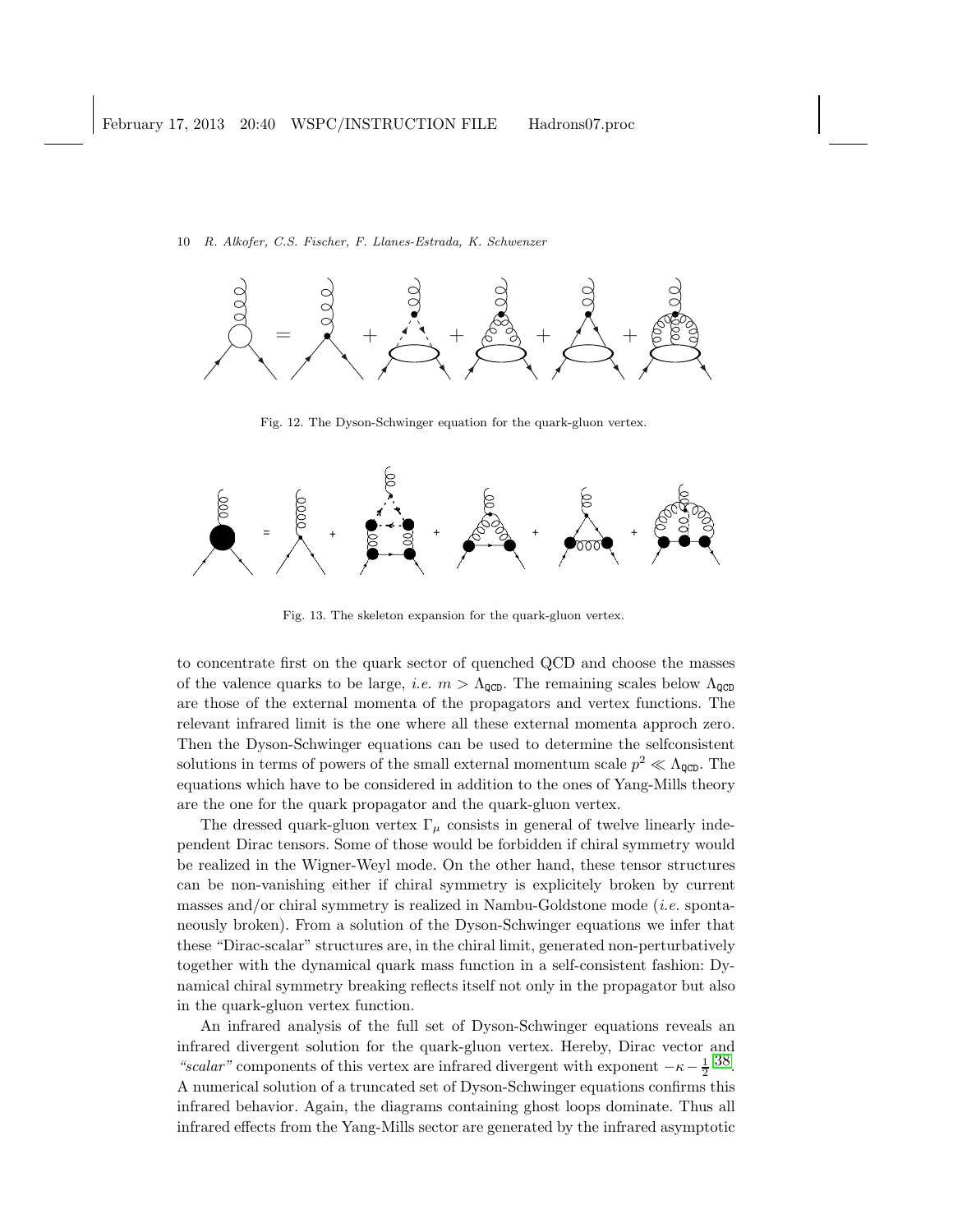theory described above. More importantly, in the quark sector the driving pieces of this solution are the scalar Dirac amplitudes of the quark-gluon vertex and the scalar part of the quark propagator. Both pieces are only present when chiral symmetry is broken, either explicitely or dynamically.

For the coupling related to the quark-gluon vertex we obtain, using

$$
\Gamma^{qg}(p^2) \sim (p^2)^{-1/2 - \kappa}, \quad Z_f(p^2) \sim const, \quad Z(p^2) \sim (p^2)^{2\kappa}, \tag{12}
$$

that

$$
\alpha^{qg}(p^2) = \alpha_{\mu} \left[\Gamma^{qg}(p^2)\right]^2 [Z_f(p^2)]^2 Z(p^2) \sim \frac{\text{const}_{qg}}{N_c} \frac{1}{p^2},\tag{13}
$$

i.e. that it is singular in the infrared contrary to the couplings from the Yang-Mills vertices.

With similar methods one finds for the four-quark function an anomalous infrared exponent −2. Note that the static quark potential can be obtained from this four-quark one-particle irreducible Greens function, which, including the canonical dimensions, behaves like  $(p^2)^{-2}$  for  $p^2 \to 0$ . Therefore employing the well-known relation for a function  $F \propto (p^2)^{-2}$  one obtains

$$
V(\mathbf{r}) = \int \frac{d^3p}{(2\pi)^3} F(p^0 = 0, \mathbf{p}) e^{i\mathbf{p}\mathbf{r}} \sim |\mathbf{r}| \qquad (14)
$$

for the static quark-antiquark potential  $V(\mathbf{r})$ . We conclude at this point that, given the infrared divergence of the quark-gluon vertex as found in the solution of the coupled system of Dyson-Schwinger equations, the vertex overcompensates the infared suppression of the gluon propagator, and one therefore obtains a linear rising potential. In addition, this potential is dynamically induced and dominantly scalar.

However, there are two caveats. First, the uniqueness of this solution could not be shown. Second, because most of the terms in the skeleton expansion of the fourquark function are equally enhanced in the infrared the string tension could only be calculated by summing over an infinite number of diagrams. This property alleviates the usefulness of the approach but it had to be expected in the first place. Since already an effective, nonperturbative one-gluon exchange generates the confining potential one is confronted with the problem of unwanted van-der-Waals forces. To avoid such forces there has to occur a precise cancelation of them amongst the infinitely many terms contributing to the long-range part of the potential.

An interesting limit can, however, be studied. Suppose chiral symmetry is artificially kept in Wigner-Weyl mode, i.e. in the chiral limit we force the quark mass term as well as the "scalar" terms in the quark-gluon vertex to be zero. We then find  $-\kappa$  as infrared exponent for the vertex, and the resulting running coupling from the quark-gluon vertex is no longer diverging but goes to a fixed point in the infrared similar to the couplings from the Yang-Mills vertices. Correspondingly, one obtains a constant for  $\Gamma^{0,0,2}(p^2=0)$  and

$$
V(\mathbf{r}) \sim \int \frac{d^3p}{(2\pi)^3} \frac{1}{p^2} e^{i\mathbf{p}\mathbf{r}} \quad \sim \quad \frac{1}{|\mathbf{r}|}.
$$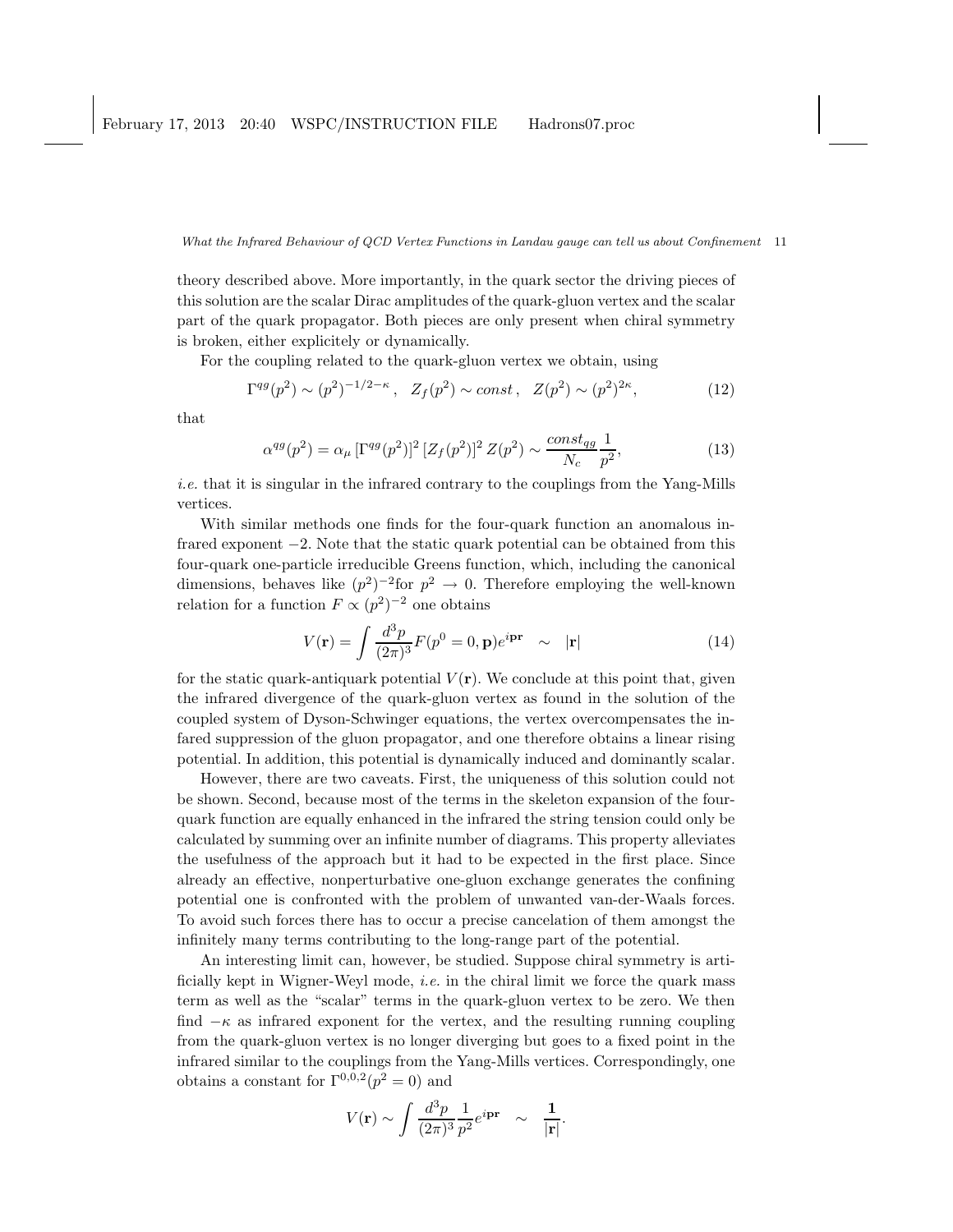The "forced" restoration of chiral symmetry is therefore directly linked with the disappearance of quark confinement. The infared properties of the quark-gluon vertex in the "unforced" solution thus constitute a novel mechanism that directly links chiral symmetry breaking with confinement.

# 7. Summary

To summarize the most important findings as infered from the infrared analysis of all one-particle irreducible Green functions of Landau gauge QCD we note:

Gluons are confined by ghosts, and positivity of transverse gluons is violated.

The analytic structure of the resulting gluon propagator is such that Wick rotation is possible.

In the Yang-Mills sector the strong running coupling is infrared finite whereas the running coupling from the quark-gluon vertex is infrared divergent.

Chiral symmetry is dynamically broken, and this takes place in the quark propagator and the quark-gluon vertex.

We have provided evidence that static quark confinement in the Landau gauge is due to the infrared divergence of the quark-gluon vertex.

In the infrared this vertex is dominated by its scalar components thereby inducing a relation between confinement and broken chiral symmetry.

# Acknowledgements

RA thanks the organizers of X Hadron Physics 2007 for inviting him to give a seminar at this extraordinarily interesting workshop.

This work has been supported in part by the DFG under contract AL 279/5-1 and by the FWF under contract M979-N16.

# <span id="page-11-0"></span>References

- <span id="page-11-1"></span>1. R. Alkofer and J. Greensite, J. Phys. G34 (2007) S3 [\[arXiv:hep-ph/0610365\]](http://arxiv.org/abs/hep-ph/0610365).
- <span id="page-11-2"></span>2. S. Mandelstam, Phys. Rept. 23 (1976) 245.
- 3. A. Di Giacomo, B. Lucini, L. Montesi and G. Paffuti, Phys. Rev. D 61 (2000) 034503 [\[arXiv:hep-lat/9906024\]](http://arxiv.org/abs/hep-lat/9906024); Phys. Rev. D 61 (2000) 034504 [\[arXiv:hep-lat/9906025\]](http://arxiv.org/abs/hep-lat/9906025).
- <span id="page-11-4"></span><span id="page-11-3"></span>4. J. Greensite, Prog. Part. Nucl. Phys. 51 (2003) 1 [\[arXiv:hep-lat/0301023\]](http://arxiv.org/abs/hep-lat/0301023).
- <span id="page-11-5"></span>5. V. Gribov, Nucl. Phys. B139 (1978) 1.
- 6. D. Zwanziger, Nucl. Phys. B518 (1998) 237; Phys. Rev. Lett. 90 (2003) 102001 [arXiv: [hep-th/0209105\]](http://arxiv.org/abs/hep-th/0209105).
- <span id="page-11-7"></span><span id="page-11-6"></span>7. R. Alkofer and L. von Smekal, Phys. Rept. 353 (2001) 281 [\[arXiv:hep-ph/0007355\]](http://arxiv.org/abs/hep-ph/0007355).
- <span id="page-11-8"></span>8. C. S. Fischer, J. Phys. G: Nucl. Part. Phys. 32 (2006) R253 [\[arXiv:hep-ph/0605173\]](http://arxiv.org/abs/hep-ph/0605173).
- <span id="page-11-9"></span>9. A. C. Aguilar and A. A. Natale, JHEP 0408 (2004) 057 [\[arXiv:hep-ph/0408254\]](http://arxiv.org/abs/hep-ph/0408254).
- <span id="page-11-12"></span>10. J. M. Maldacena, Phys. Rev. Lett. 80 (1998) 4859 [\[arXiv:hep-th/9803002\]](http://arxiv.org/abs/hep-th/9803002).
- <span id="page-11-10"></span>11. R. Alkofer, Brazilian J. Phys. 37 (2007) 144 [\[arXiv:hep-ph/0611090\]](http://arxiv.org/abs/hep-ph/0611090).
- <span id="page-11-11"></span>12. J. C. Taylor, Nucl. Phys. B33 (1971) 436.
- 13. C. Lerche and L. von Smekal, Phys. Rev. D 65 (2002) 125006 [\[arXiv:hep-ph/0202194\]](http://arxiv.org/abs/hep-ph/0202194).